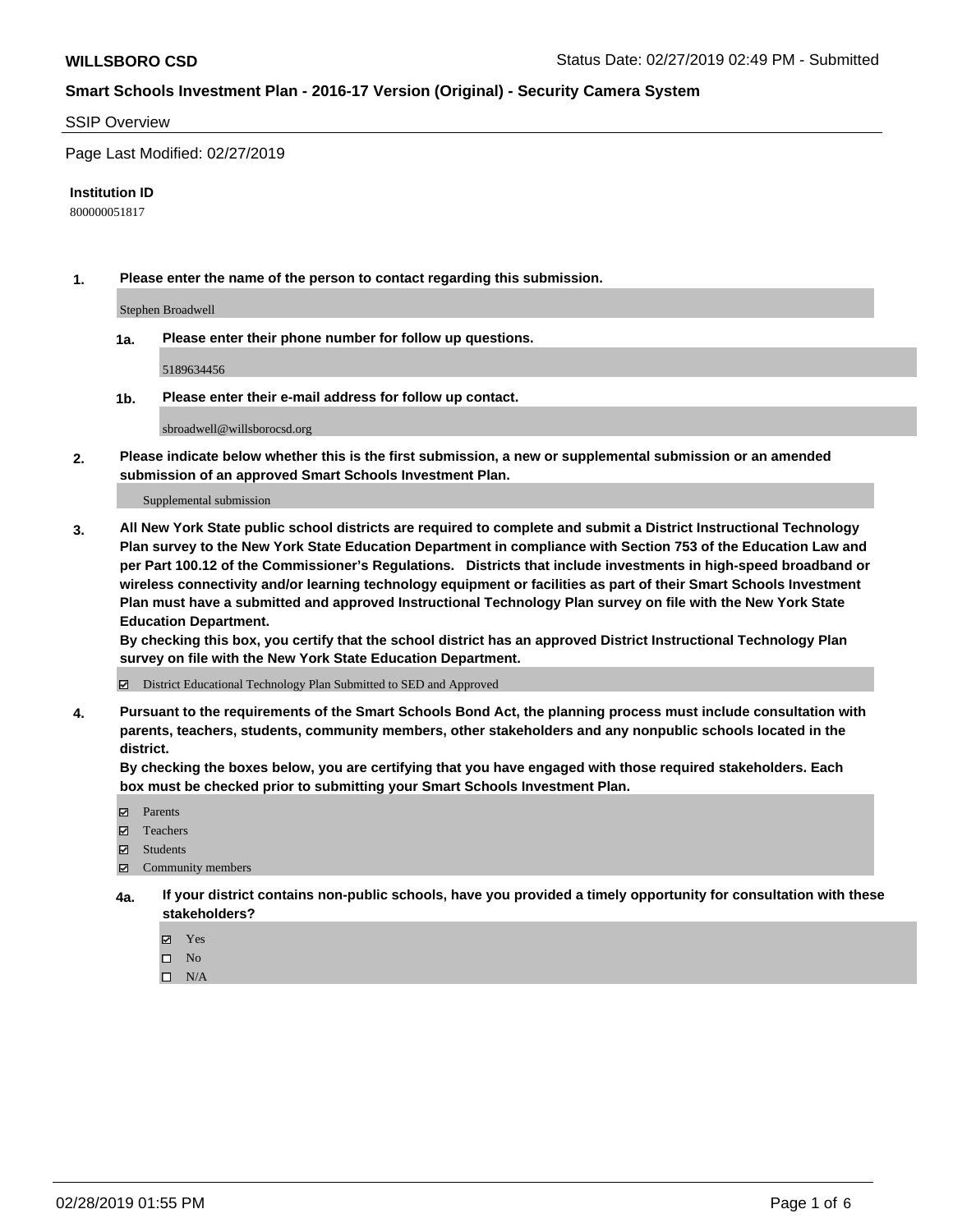#### SSIP Overview

Page Last Modified: 02/27/2019

### **5. Certify that the following required steps have taken place by checking the boxes below: Each box must be checked prior to submitting your Smart Schools Investment Plan.**

- The district developed and the school board approved a preliminary Smart Schools Investment Plan.
- $\boxtimes$  The preliminary plan was posted on the district website for at least 30 days. The district included an address to which any written comments on the plan should be sent.
- $\boxtimes$  The school board conducted a hearing that enabled stakeholders to respond to the preliminary plan. This hearing may have occured as part of a normal Board meeting, but adequate notice of the event must have been provided through local media and the district website for at least two weeks prior to the meeting.
- The district prepared a final plan for school board approval and such plan has been approved by the school board.
- $\boxtimes$  The final proposed plan that has been submitted has been posted on the district's website.
- **5a. Please upload the proposed Smart Schools Investment Plan (SSIP) that was posted on the district's website, along with any supporting materials. Note that this should be different than your recently submitted Educational Technology Survey. The Final SSIP, as approved by the School Board, should also be posted on the website and remain there during the course of the projects contained therein.**

WCS Smart School Investment Plan.docx

**5b. Enter the webpage address where the final Smart Schools Investment Plan is posted. The Plan should remain posted for the life of the included projects.**

http://www.willsborocsd.org/wp-content/uploads/2019/02/WCS\_Smart\_School\_Investment\_Plan.pdf

**6. Please enter an estimate of the total number of students and staff that will benefit from this Smart Schools Investment Plan based on the cumulative projects submitted to date.**

260

**7. An LEA/School District may partner with one or more other LEA/School Districts to form a consortium to pool Smart Schools Bond Act funds for a project that meets all other Smart School Bond Act requirements. Each school district participating in the consortium will need to file an approved Smart Schools Investment Plan for the project and submit a signed Memorandum of Understanding that sets forth the details of the consortium including the roles of each respective district.**

 $\Box$  The district plans to participate in a consortium to partner with other school district(s) to implement a Smart Schools project.

**8. Please enter the name and 6-digit SED Code for each LEA/School District participating in the Consortium.**

| <b>Partner LEA/District</b> | <b>ISED BEDS Code</b> |
|-----------------------------|-----------------------|
| (No Response)               | (No Response)         |

**9. Please upload a signed Memorandum of Understanding with all of the participating Consortium partners.**

(No Response)

**10. Your district's Smart Schools Bond Act Allocation is:**

\$209,397

**11. Enter the budget sub-allocations by category that you are submitting for approval at this time. If you are not budgeting SSBA funds for a category, please enter 0 (zero.) If the value entered is \$0, you will not be required to complete that survey question.**

|                                              | Sub-<br><b>Allocations</b> |
|----------------------------------------------|----------------------------|
| <b>School Connectivity</b>                   |                            |
| <b>Connectivity Projects for Communities</b> |                            |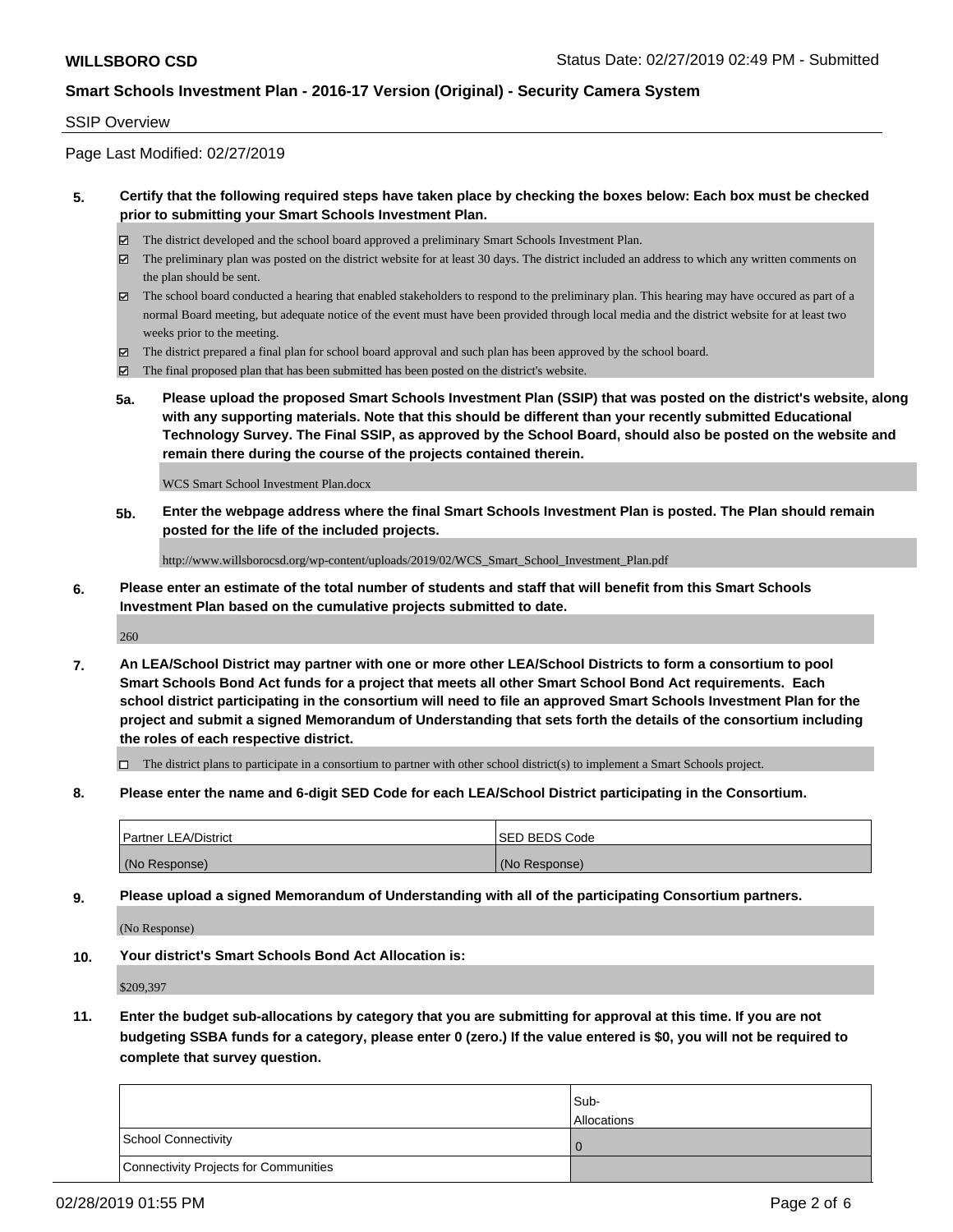# SSIP Overview

Page Last Modified: 02/27/2019

|                                    | Sub-<br>Allocations |
|------------------------------------|---------------------|
|                                    | ω                   |
| Classroom Technology               |                     |
| Pre-Kindergarten Classrooms        |                     |
| Replace Transportable Classrooms   |                     |
| <b>High-Tech Security Features</b> | 43,556              |
| Totals:                            | 43,556              |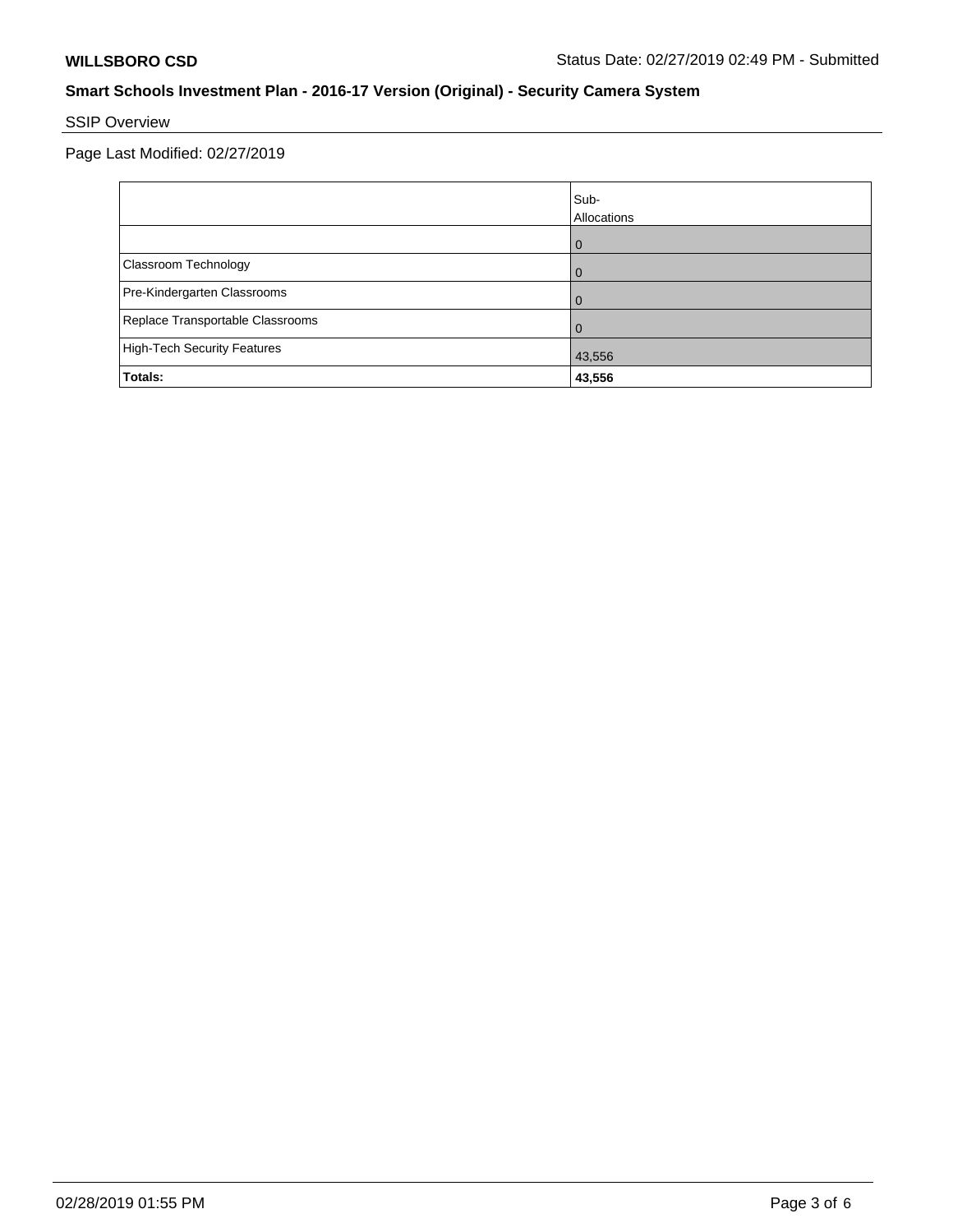#### High-Tech Security Features

#### Page Last Modified: 02/27/2019

### **1. Describe how you intend to use Smart Schools Bond Act funds to install high-tech security features in school buildings and on school campuses.**

The school would like to upgrade and add to their existing security camera system. The existing system is analog with siamese cable consisting of a coaxial cable for the video and 2 conductors used for power. They would like to be able to reuse the existing cables but upgrade the cameras. Twinstate is purposing a new IP based security camera system that will be able to use most of the existing cabling along with new category 6 cables for the added camera locations and a few of the existing locations. There are spare multi-mode and single mode fiber optic cables to each of the existing data closets and they would like to keep the camera system separate from the school's data network. Install a new 24 port PoE+ data switch in each of the three (3) data closets and connect them together using the multi-mode fiber. The switches will be used for the new category 6 cables and will make future added cameras much easier to install and cost effective.

In the main data closet where the existing DVR is located Twinstate will install a new network video recorder with (36) terabits of storage which will give the school approximately 30 days of storage with the camera configuration in this quote. The following is a basic description of the camera types and locations. The floor plan and spreadsheet that will be supplied with this scope of work will supply an exact design. The existing hallways and cafeteria cameras will be replaced with 2MP, fixed lens, dome cameras with infrared. The cameras may be adjusted and relocated for better field of view in each area. The cameras for the front parking lot and the playing fields in back of the school will be replaced with a 4K (12MP) bullet cameras with varifocal lenses. The playground camera will be replaced with a new 4MP bullet camera along with a second 4MP bullet camera added to the end of the school for better field of view of the playground. There will be more outdoor cameras added for coverage of the back-parking lot, dumpster area and mechanical room on the second floor. There will be additional indoor cameras added to the hallways, gymnasium and auditorium. In the gymnasium, we will add (2) 360 degree cameras. The cameras in the gymnasium are not made with infrared. If this is an issue the gymnasium will need to be redesigned. There will be (2) cameras installed in the auditorium. These cameras will be 2MP dome cameras with a varifocal lens and infrared.

**2. All plans and specifications for the erection, repair, enlargement or remodeling of school buildings in any public school district in the State must be reviewed and approved by the Commissioner. Districts that plan capital projects using their Smart Schools Bond Act funds will undergo a Preliminary Review Process by the Office of Facilities Planning.** 

**Please indicate on a separate row each project number given to you by the Office of Facilities Planning.**

| <b>Project Number</b> |  |
|-----------------------|--|
| 15-17-01-04-0-007-005 |  |
|                       |  |

#### **3. Was your project deemed eligible for streamlined Review?**

| П | Y es |
|---|------|
| ⊽ | No   |

#### **4. Include the name and license number of the architect or engineer of record.**

| Name                  | License Number |
|-----------------------|----------------|
| <b>Garrett Hamlin</b> | 30484          |

## **5. If you have made an allocation for High-Tech Security Features, complete this table.**

**Note that the calculated Total at the bottom of the table must equal the Total allocation for this category that you entered in the SSIP Overview overall budget.**

|                                                      | Sub-Allocation |
|------------------------------------------------------|----------------|
| Capital-Intensive Security Project (Standard Review) |                |
| <b>Electronic Security System</b>                    | 43,556         |
| <b>Entry Control System</b>                          |                |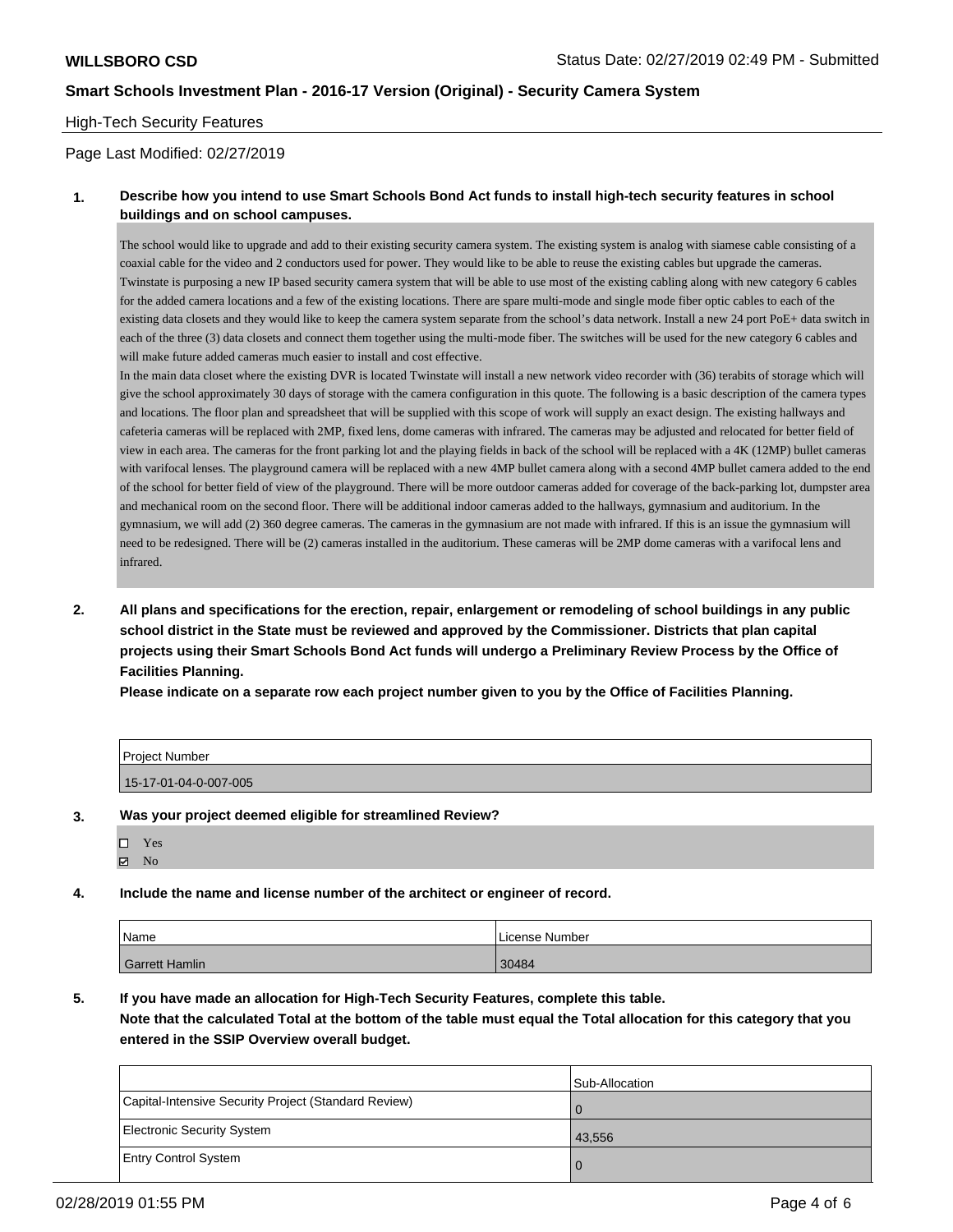# High-Tech Security Features

Page Last Modified: 02/27/2019

|                                 | Sub-Allocation |
|---------------------------------|----------------|
| Approved Door Hardening Project |                |
| <b>Other Costs</b>              |                |
| Totals:                         | 43,556         |

**6. Please detail the type, quantity, per unit cost and total cost of the eligible items under each sub-category. This is especially important for any expenditures listed under the "Other" category. All expenditures must be capital-bond eligible to be reimbursed through the SSBA. If you have any questions, please contact us directly through smartschools@nysed.gov.**

**Add rows under each sub-category for additional items, as needed.**

| Select the allowable expenditure<br>type.<br>Repeat to add another item under<br>each type. | Item to be purchased               | Quantity | Cost per Item  | <b>Total Cost</b> |
|---------------------------------------------------------------------------------------------|------------------------------------|----------|----------------|-------------------|
| <b>Electronic Security System</b>                                                           | Keystone Jack                      | 19.00    | $\overline{7}$ | 133               |
| <b>Electronic Security System</b>                                                           | <b>Mounting Box</b>                | 22.00    | 3              | 66                |
| <b>Electronic Security System</b>                                                           | <b>Mounting Box Clip</b>           | 22.00    | $\overline{7}$ | 154               |
| <b>Electronic Security System</b>                                                           | <b>Ethernet Switch</b>             | 3.00     | 971            | 2,913             |
| <b>Electronic Security System</b>                                                           | <b>Transceiver Module</b>          | 4.00     | 325            | 1,300             |
| <b>Electronic Security System</b>                                                           | Dlpx Multimode                     | 4.00     | 31             | 124               |
| <b>Electronic Security System</b>                                                           | <b>Ethernet Extenders Coax</b>     | 4.00     | 1,536          | 6,144             |
| <b>Electronic Security System</b>                                                           | Patchpanel                         | 3.00     | 84             | 252               |
| <b>Electronic Security System</b>                                                           | 4 Megapixel Camera 65.62 ft        | 2.00     | 268            | 536               |
| <b>Electronic Security System</b>                                                           | 4 Megapixel Camera 82.02 ft        | 4.00     | 268            | 1,072             |
| <b>Electronic Security System</b>                                                           | 12 Megapixel Camera 131.23 ft      | 2.00     | 1,060          | 2,120             |
| <b>Electronic Security System</b>                                                           | 2 Megapixel Camera 65.62 ft        | 23.00    | 180            | 4,140             |
| <b>Electronic Security System</b>                                                           | 5 Megapixel Camera                 | 3.00     | 655            | 1,963             |
| <b>Electronic Security System</b>                                                           | 2 Megapixel Camera 82.02           | 2.00     | 237            | 474               |
| <b>Electronic Security System</b>                                                           | <b>Mounting Adapter</b>            | 3.00     | 36             | 108               |
| <b>Electronic Security System</b>                                                           | 64 Channel NVR 36T                 | 1.00     | 5,802          | 5,802             |
| <b>Electronic Security System</b>                                                           | <b>Wall Bracket</b>                | 1.00     | 183            | 183               |
| <b>Electronic Security System</b>                                                           | 4 Pair 24 AWG Cat6 Plenum          | 2,340.00 | $\mathbf{1}$   | 2,340             |
| <b>Electronic Security System</b>                                                           | 1 Ft Cat 6 Patch Cord              | 22.00    | $\mathbf{1}$   | 22                |
| <b>Electronic Security System</b>                                                           | 10 Ft Cat 6 Patch Cord             | 15.00    | 5              | 65                |
| <b>Electronic Security System</b>                                                           | 10 Cat 6 Outdoor Cord              | 7.00     | 107            | 749               |
| <b>Electronic Security System</b>                                                           | Cable Hook                         | 50.00    | $\overline{2}$ | 100               |
| <b>Electronic Security System</b>                                                           | 6+Quick Port 8C Jack Red (25 Pack) | 1.00     | 180            | 180               |
| <b>Electronic Security System</b>                                                           | Cable for Cable Print (4400 ft)    | 1.00     | 2,341          | 2,341             |